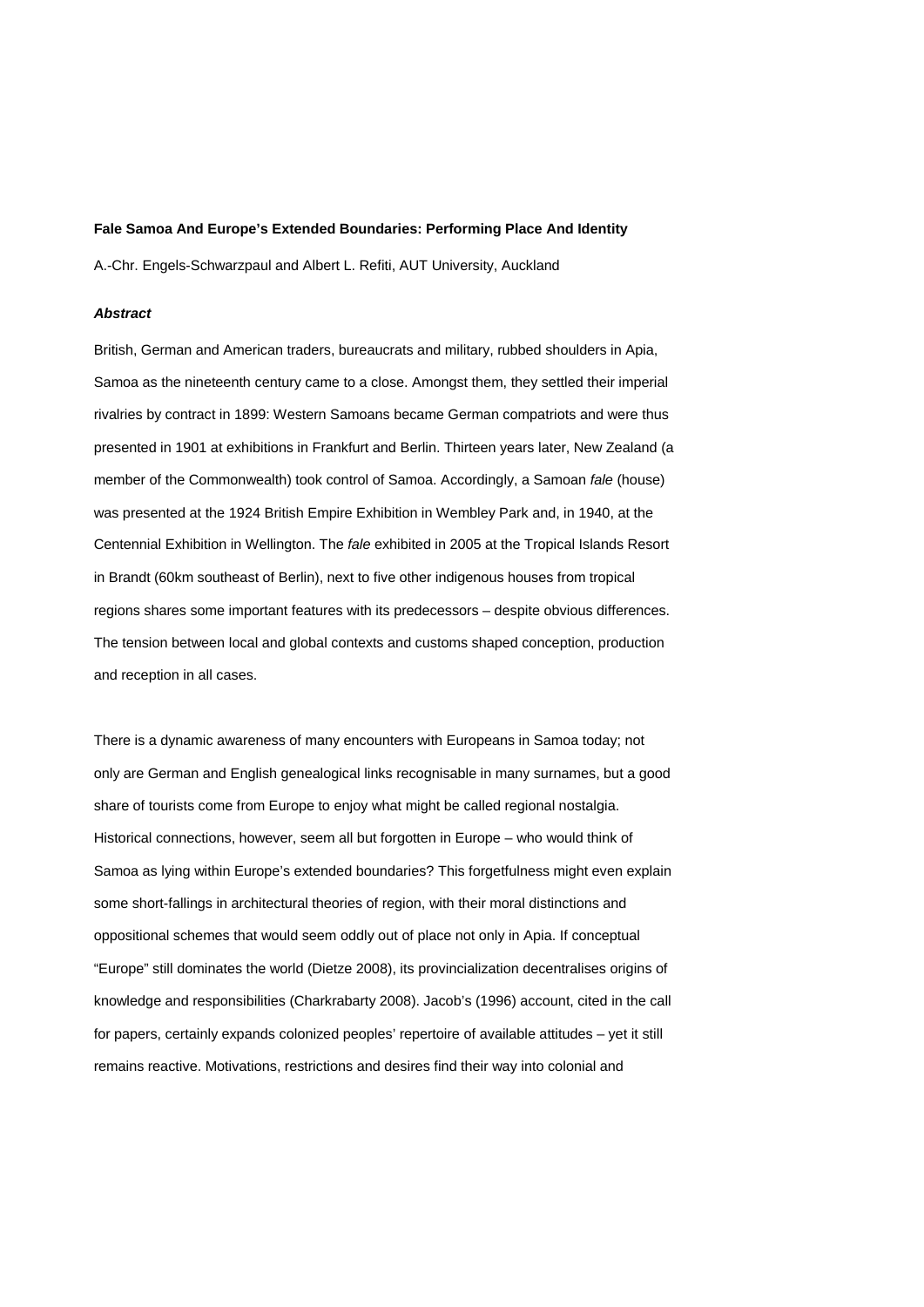postcolonial relationships of exchange from all sides, and they need to be given equal attention.

Our paper explores some instances in which houses were exhibited within the European imperial region. In these exhibitions, architecture's tectonic side was inserted into the scenographic – an increasingly common strategy today, as more and more of the exterior is interiorized in glassed-over immunizing islands (Sloterdijk 2005, 2009). This twist, we suggest, helps avoid regionalism's (critical or not) focus on tectonic form and material and redirects attention to the processes and events that give rise to building. For instance, the dynamics spurring the use of iconic Samoan forms (decorative from a European perspective) raise different questions and suggest alternative concepts. If Critical Regionalism's rejection of eclectically "acquired alien forms" reacts in some ways to a condition of missed or avoided encounters, we want to ask explicitly who was and is involved in the acquisition of these forms, and how.

The paper draws on research conducted between 2006 and 2010 about the conception and production of the *fale* Samoa at Tropical Islands Resort. Archival research explored precedents of *fale* exhibited in colonial and postcolonial contexts; site visits, interviews and visual documentation explored the circumstances of contemporary projects. Our research suggests that migrating houses participate significantly in the performance of Pacific identities in the global leisure industries. They not only *signify* identities – they *per/form* them, often according to inconsistent or even conflicting sets of values. These practices, in Samoa or in the New Zealand or European diaspora, are deeply implicated in the tensions between the local and the global which a revived regionalism has to confront.

## *Keywords*

Critical Regionalism, Empire, Postcolonialism, *Fale* Samoa, [Colonial] Exhibitions, Identity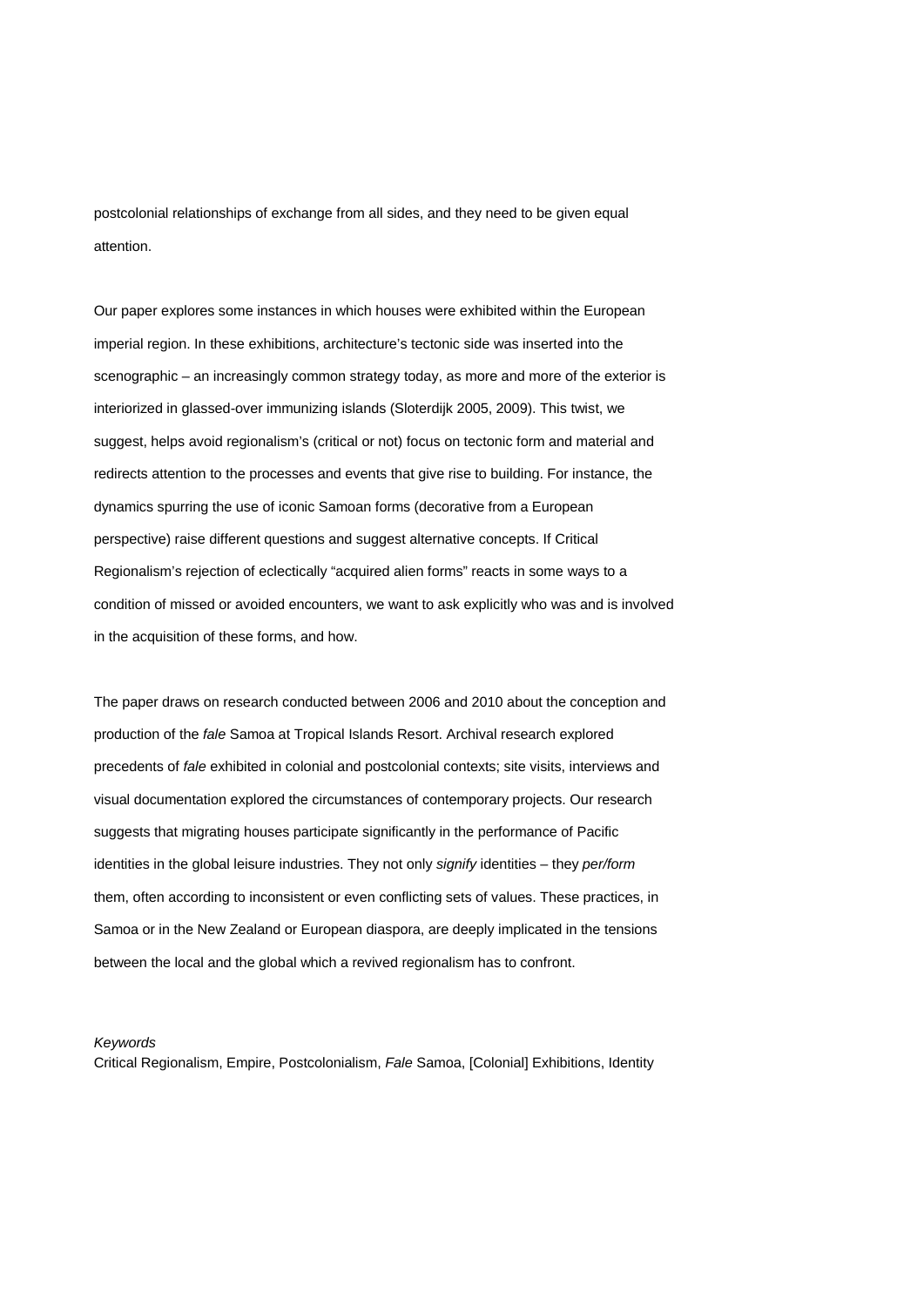#### *Introduction: performance, place and identity*

Kenneth Frampton's examples in *Towards a Critical Regionalism* are located in culturally coherent regions of sedentary cultures and have little obvious relevance in impermanent and migratory contexts. Yet, to re-trace Europe's imperial boundaries may help hone regionalism's concepts and generate new constellations.

For nearly a century, Pacific houses travelled within Europe's extended boundaries to be displayed in imperial fairs, or in parks and museums. Three Māori *wharenui* (meeting houses), remaining in London, Hamburg and Stuttgart, and a Samoan *fale tele* (council house), exhibited in 1924 at Wembley, were instrumental in performing European and Pacific identities. Even today, Pacific houses not only signify but *per/form* (fully provide) identities in the global leisure industries – according to inconsistent, even conflicting values. While they are deeply implicated in tensions between the local and the global, such binaries blur in non-European contexts and interesting questions arise from the dynamic fuelling the use of "decorative", iconic Samoan forms. 1

Our paper investigates exchanges between three regions, worlds apart, with shared histories. We first explore notions of place and identity at exhibitions featuring *fale Samoa* in the USA, Europe and New Zealand. Then, we address aspects of Critical Regionalism relevant to (post)colonial contexts and, finally, we discuss exhibitions as performative practices. We deliberately see-saw between diverse geographical, theoretical and political positions, to generate relational spaces that transcend geo-political boundaries yet remain local and specific.

#### *European boundaries and dis/connections*

As British, German and American traders, bureaucrats and military rubbed shoulders in Apia, Samoa, in the 1890s, 'interparochial' differences produced conflicts for Samoans and non-Samoans alike. <sup>2</sup> In this situation, Samoa-based trader, Harry Moors took three large *fale*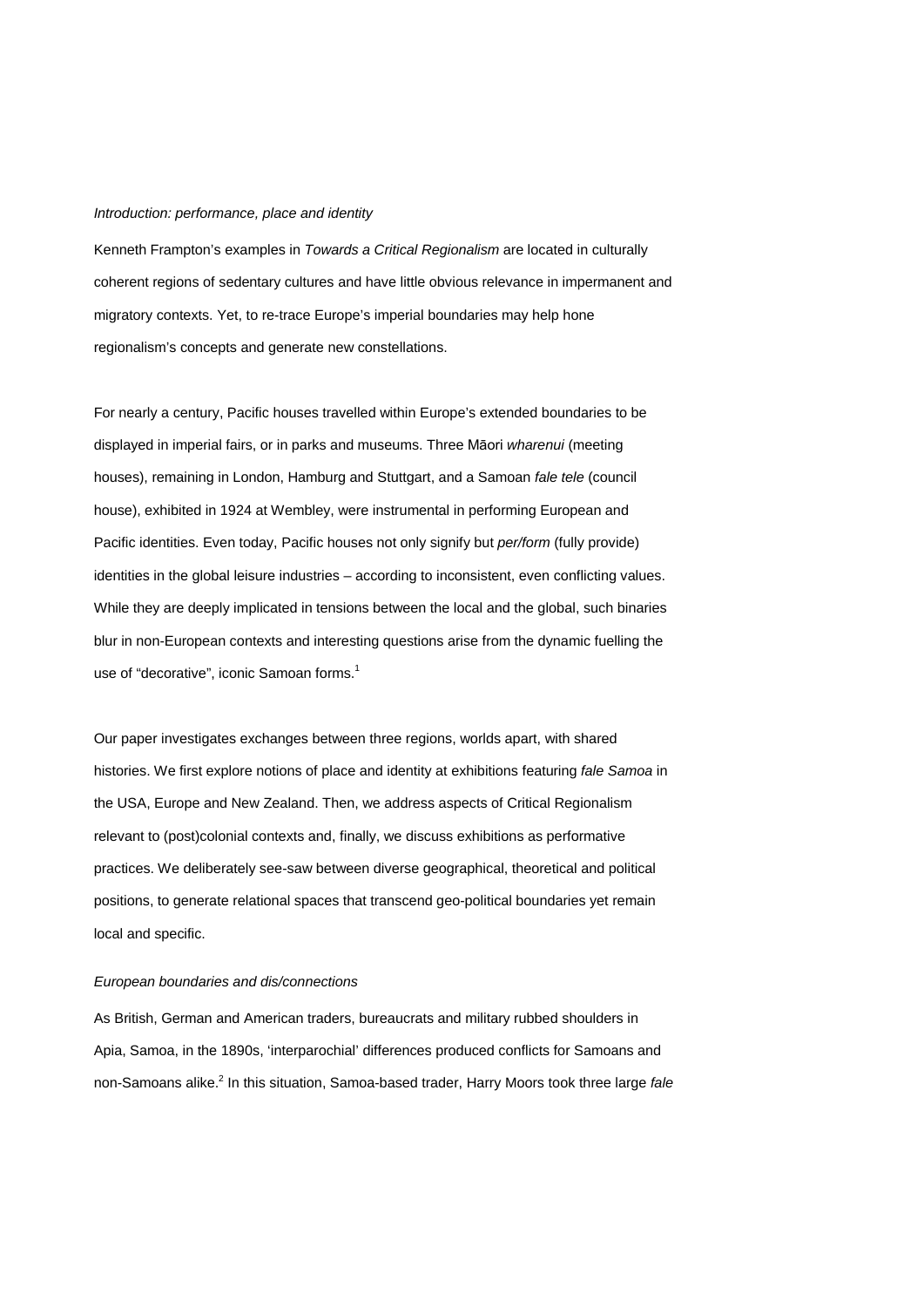and a group of 'Samoans' to the 1893 Chicago World's Fair.<sup>3</sup> Non-Samoans described how the 'Samoans' erected and inhabited the *fale*, gave demonstrations of weaving, and provided seemingly spontaneous performances at their 'village'. Joseph Smith observed the 'cool and pleasant' climate inside the *fale's* 'primitive' architecture during the hot Chicago summer, the builders' 'leisurely methods', and their insistence on doing their work 'in their own way or not at all'.<sup>4</sup> What builders and village inhabitants, or even visitors, thought and felt is unrecorded.

International exhibitions in Europe and America generally had an 'overwhelming effect […] on those who visited'.5 During the 1900 *Exposition Universelle de Paris,* writer Paul Morand became a "traveller within", dreaming of Africa, Polynesia and Asia as he traversed the exotic villages at the Trocadero.<sup>6</sup> While the exhibition succeeded in constructing imperial subjects as travellers (through 'a paradoxical combination of escapism and search for the authentic, a kind of flight whose ultimate goal is knowledge of self and world'), it failed, in some colonists' opinion, 'to convey a proper image of the empire'.<sup>7</sup> Uneasy and unstable configurations arose from the combination of commerce, education, propaganda and spectacle. While the efficiency of the colonies might not have been rendered to everyone's satisfaction, the staged contrast between advanced architecture and technology and, at the other end of a sliding scale, 'primitive' architectures and artefacts illustrated progress and underdevelopment.

Germany had little involvement in colonialism until 1884 did not hold international exhibitions until much later. However, Samoan troupes had repeatedly performed in *Völkerschauen* before Western Samoa became a German Protectorate in 1899. Subsequently, in the 1901 and 1910 shows at Frankfurt, Cologne, Berlin and Munich, Samoans were promoted as 'new compatriots' from the colonies. The Samoans, for their part, regarded their involvement as status-enhancing internally, and relationship-building externally. Thus, Tamasese Lealofi II, who competed with Mata'afa Iosefo for the title of *tupu*, reportedly said that he was 'glad to travel to Germany and to meet the Emperor and the other German rulers'.<sup>8</sup> In a photograph,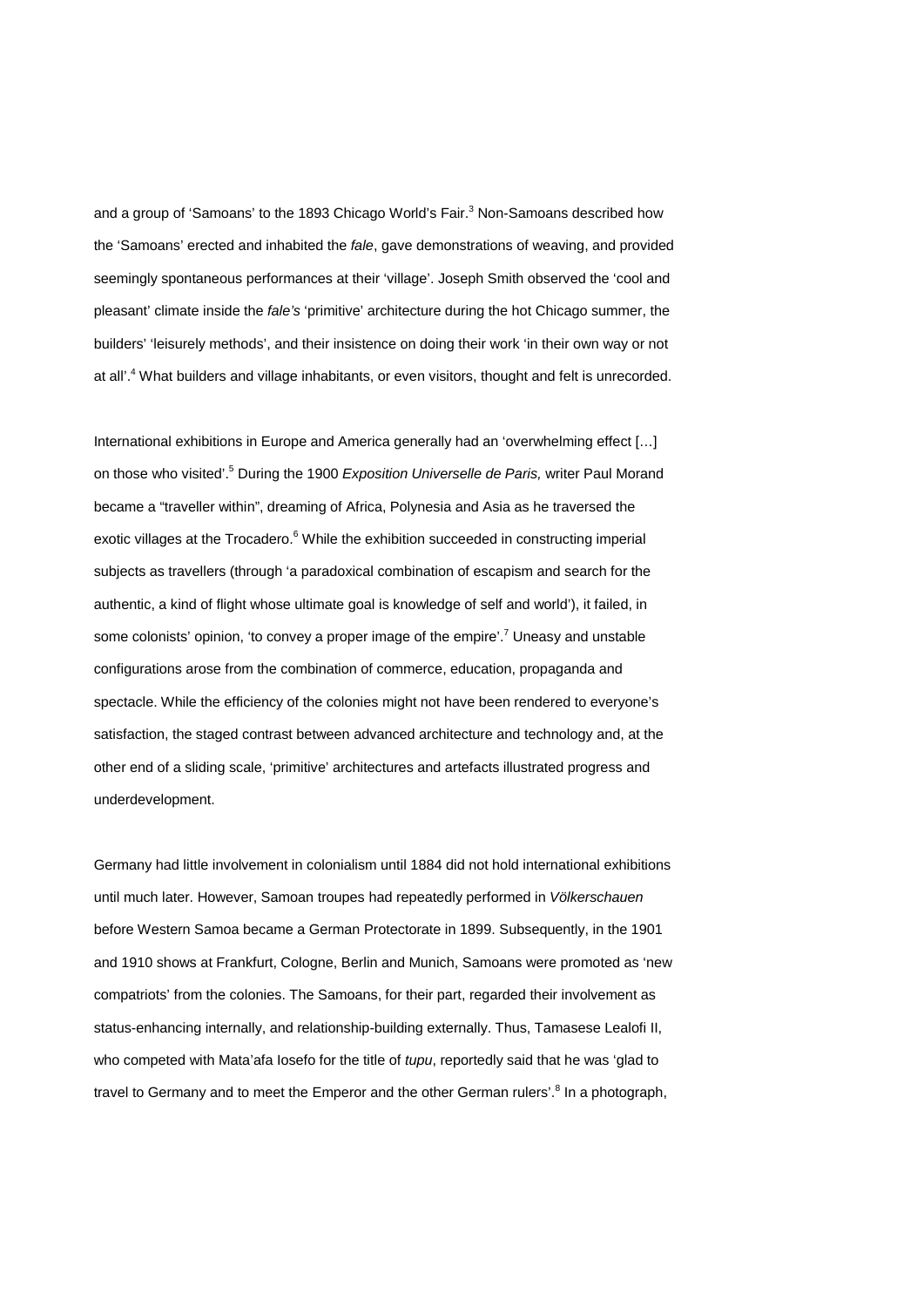Tamasese stands amongst his performers, in front of three thatched houses that bear little relation to a *fale tele*. In other pictures, *pola* (Samoan "Venetian blinds"), clumsily attached to the "*fale*", still indicate the style of the dwelling as a 'basic anthropological category'.<sup>9</sup>

In 1914, New Zealand annexed Samoa on Britain's request. Promptly, at the 1924 British Empire Exhibition in Wembley, New Zealand presented itself as a British Dominion and an imperial power in the Pacific region in its own right, exhibiting a *fale* and the *wharenui* Mataatua next to the New Zealand pavilion (Figure 1). Reputedly 'an excellent example of the Samoan's art in house building and ... one of the best of its kind',<sup>10</sup> this *fale* had been commissioned by the New Zealand Department of External Affairs and built in Mulinu'u under Mata'afa's supervision. It was then dismantled for shipping, each separate piece marked to enable someone familiar with the construction to re-erect it in England.<sup>11</sup> The government, however, decided not to send 'Native troupes' to Wembley, for fear of 'the unsettling and bad after-effects which invariably follow on the return of the participants'.<sup>12</sup> Thus, the *fale* was accompanied not by its *tufuga* (master builders) or Samoan performers, but instead by Charles Reed, a trader from Apia like Moors, and 'his half-caste wife' (Figure 2). <sup>13</sup> An image in the *London Illustrated News* shows the latter and two European visitors inside the *fale* during construction.<sup>14</sup> 27 million people came to see the 'empire "reproduced in miniature" (*British Empire*)', with the *fale* placed on a 'map of the world that could be strolled in a well-planned afternoon'.<sup>15</sup>

**Formatted:** Font: (Default) Arial

The 1940 Centennial Exhibition in Wellington show-cased New Zealand's 'island territories' in the Government Pavilion. As in Wembley, a *fale tele* was commissioned, to be built in Samoa according to contractual specifications and the architect's measurements.<sup>16</sup> The *tufuga* then erected the *fale* in Wellington and stayed in attendance during the session, led by Sergeant Fitisemanu. At the end of the exhibition, the *fale* was sold to Mr. H.J Kelliher of Auckland and re-erected by the *tufuga* at his estate on Puketutu Island.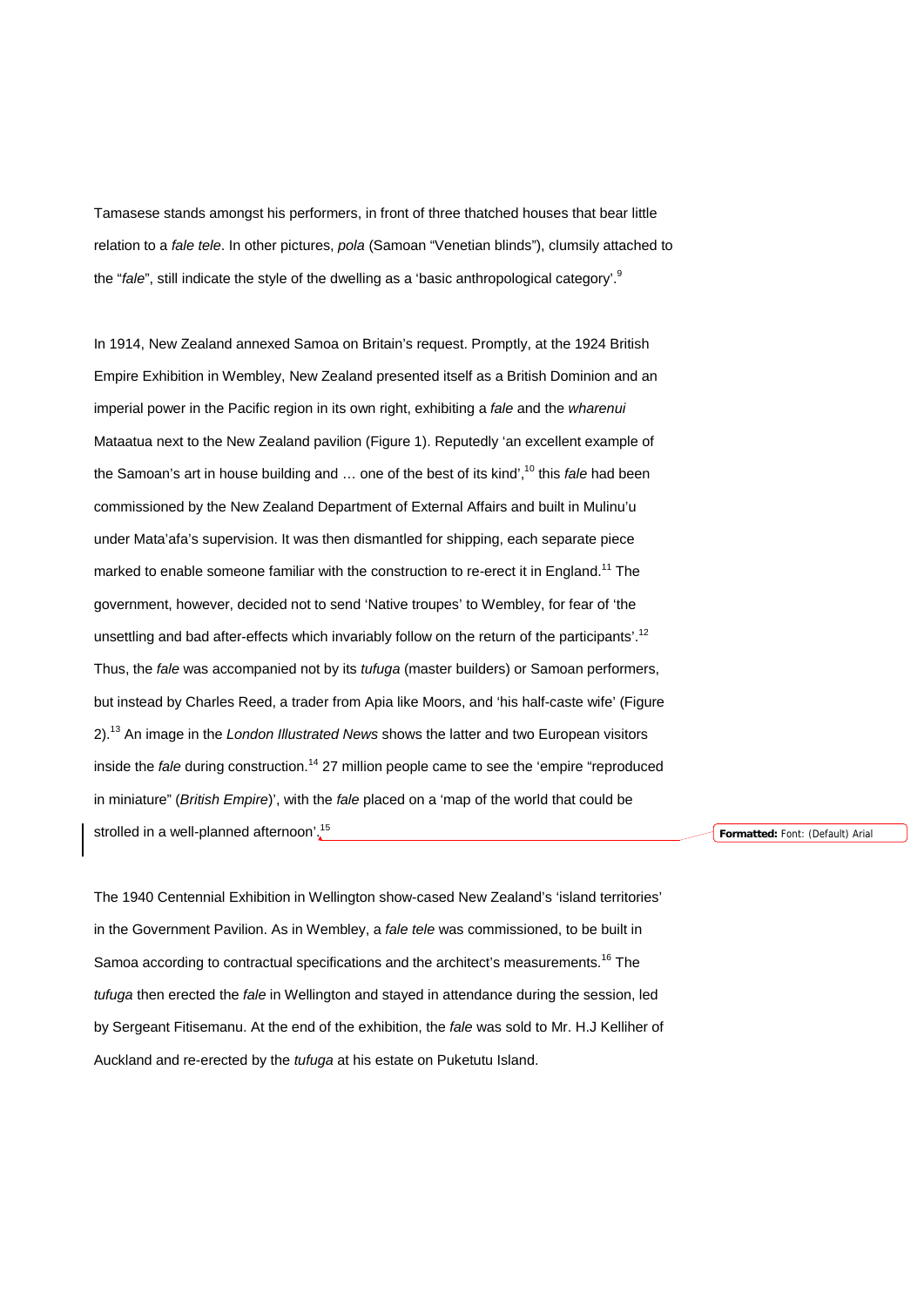New networks of flows (of people, objects and information) and industries changed knowledge modes, governmental rationalities, anthropological assemblages and exhibitions after WWII. Not surprisingly, the exhibition of a *fale* at the Tropical Islands Resort (TIR) in Brandt (60km southeast of Berlin) in 2005 significantly differs from earlier exhibitions in some respects. Nonetheless, it also shares important features with its predecessors and, again, the tension between local and global contexts and customs shaped its conception, production and reception. An evocative description of the cascading associations triggered by the image of a Samoan dancer opens Cordula Grewe's book *Schau des Fremden.* They rely on stereotypes, secreted by centuries of contact between Europe and the Pacific (earthly paradise, noble savages, tribal villages, and sexual freedom),<sup>17</sup> and 'embedded in a long history of colonialism, collecting, and exhibiting'.<sup>18</sup> Not only Colin Au and the TIR management used them: The Samoan Government and Tourism Association (STA) collaborated. They gave the resort's representation of Samoa – with the *fale* 'compressed in closest proximity' with houses from Borneo, Bali, Thailand, Kenya and the Amazon, and surrounded by eateries, swimming pools, and the Tropical Rainforest – not only authenticity, but legitimacy.<sup>19</sup>

Despite the TIR website's nostalgic references to village communities and extended families, nothing on the German side of the collaboration matches Samoans' awareness of shared histories and genealogies (*gafa*). In the Pacific, connections of family and individuals with their place furnish identity – and many Samoans include German ancestors. From that perspective, Germany lies within the extended boundaries of Samoa and the Pacific – but one can also get the feeling of being within Europe's extended boundaries in Samoa. By contrast, at the resort on the doorstep of the reinstated capital, Berlin, Samoa is a far-away South Seas island. A collective forgetfulness, following the WWI loss of German colonies, makes it easy to remain unaware of historical connections.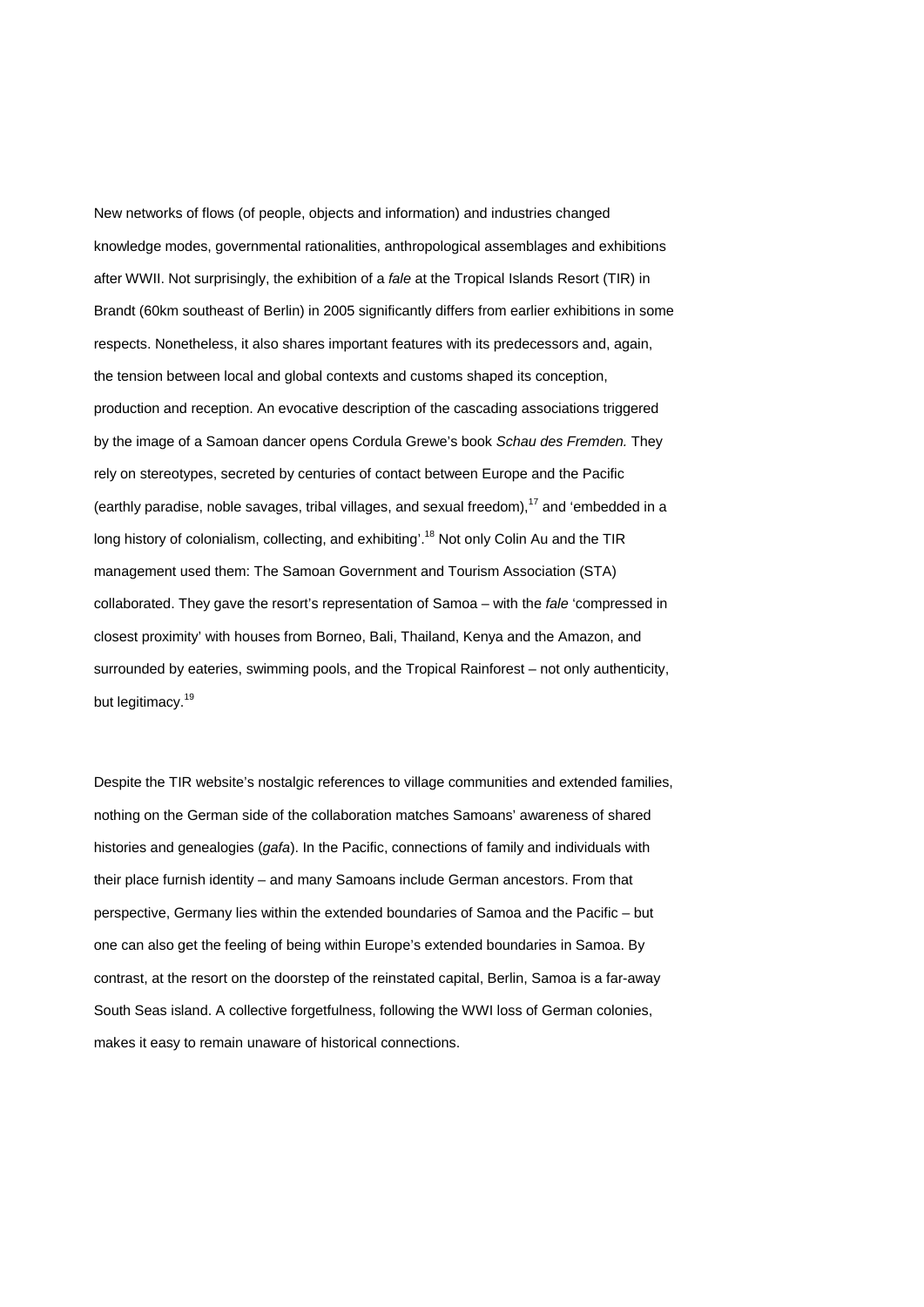#### *Critical regionalism: building, place, relationships*

Forgetfulness might explain short-fallings in architectural theories of region, with their moral distinctions and oppositional schemes that would seem oddly out of place in Apia. Keith Eggener notes that Critical Regionalism, which engages 'monumental binary oppositions' such as 'traditional/modern, natural/cultural, core/periphery, self/other', is, 'at heart, a postcolonialist concept'. <sup>20</sup> Yet Frampton, who refers repeatedly to 'world culture' (*singular*, versus 'universal civilisation'), generally assumes stable boundaries and timeless attachment to place. He bypasses Paul Ricoeur's political considerations of Empire, to the extent of editing out reference to 'struggles for liberation' that lay claims 'to a separate personality'.<sup>21</sup> When reconsidering the universal/particular dialectic at the core of Critical Regionalism, then, a closer attention to the shifts of Empire through various forms of (post)colonialisms would highlight changing identities – not only of the colonial subjects rediscovering the 'roots of their nation',<sup>22</sup> but also of the actual or former colonisers.

The etymology of *regio* (introduction by decree of a significant discontinuity into natural continuity')<sup>23</sup> is pertinent here. In the Pacific, we can see how taught, tense lines, entirely discontinuous with geographical or cultural articulations, delimit imperial territories. On a 1985 map in *Der Spiegel*, <sup>24</sup> Samoa is squared in not only by the independent nations of Tuvalu, Fiji, and Tonga but also by American, French and New Zealand territories. Speaking here of regionalism as the expression of a national sense of reality misses the point. Noumea and Tahiti are still part of France, but Western Samoa fell within extended European boundaries only for approximately six decades.<sup>25</sup> The "Europe" to which Samoa belonged was, apart from its manifest impact, also 'something like an imaginary entity that has some relation to the real but is also at the same time phantasmal'.<sup>26</sup> Like Dipesh Chakrabarty, by *provincializing Europe* we want to de-centralise and re-order origins of knowledge and re-balance the 'asymmetric ignorance' of each other's life practices, which causes European or western concepts to act as inadequate 'silent referents' for historical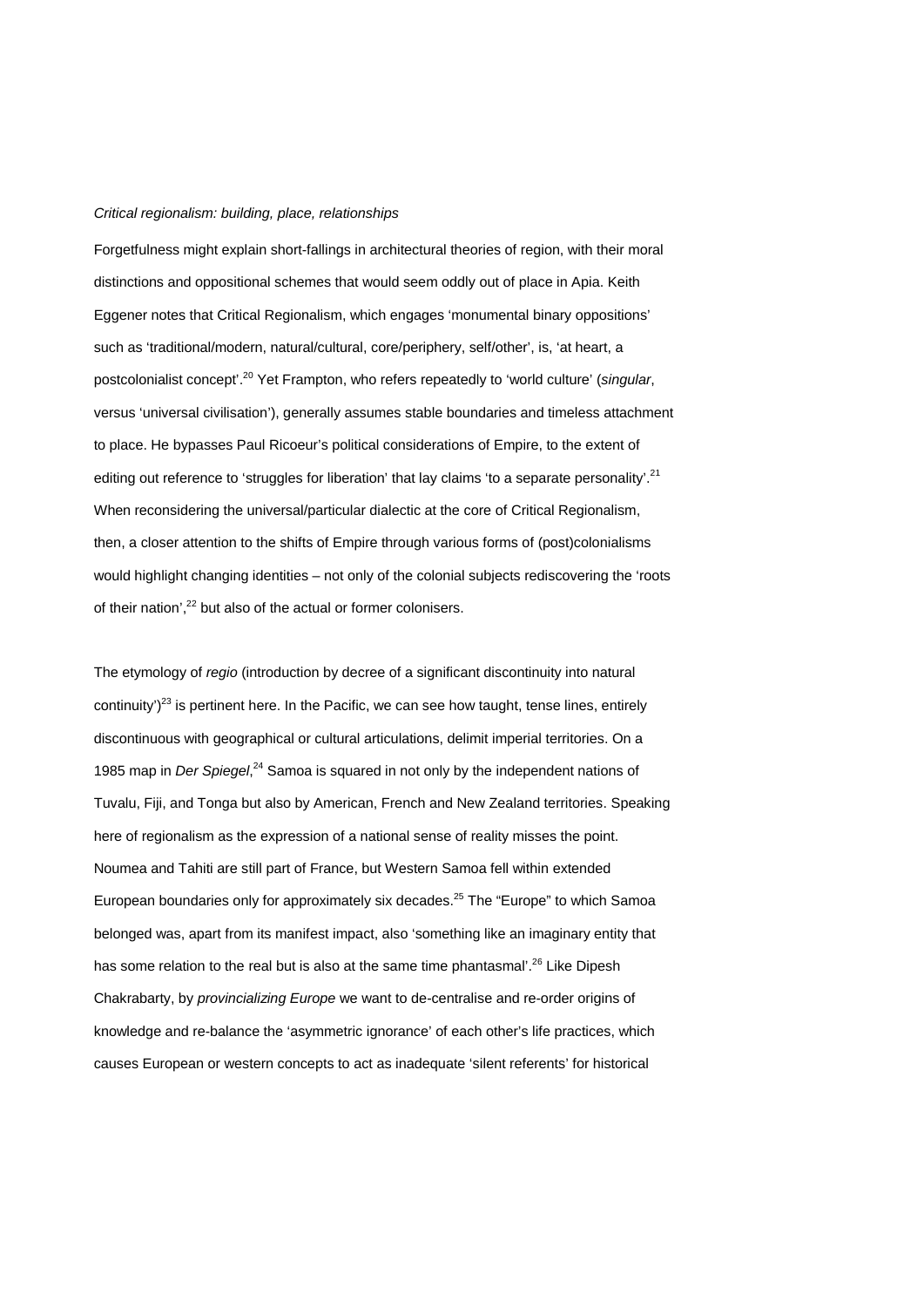narratives anywhere.<sup>27</sup> Critical Regionalism can be one of those referents,<sup>28</sup> when it fails to reflect the shifting perspectives of global involvements and mutual relationships in a changed sense of region.<sup>29</sup>

Motivations, restrictions and desires enter into relationships of exchange, and into the contexts in which houses were exhibited within the European imperial region, from all sides, and they need to be given equal attention.

#### *Exhibition as practice: the tectonic and the scenographic*

Frampton's binary opposition between tectonic and scenographic establishes a potentially productive field of tension. It can, however, also prevent the understanding of local and regional practices on their own terms. In our context, the distinction is not even stable: in international exhibitions, buildings from the colonial regions of Empire were often exhibited inside exhibition halls – starting perhaps with that model of a Carib Hut at the 1851 Crystal Palace described by Semper. Thus, architecture's tectonic was inserted into the scenographic – an increasingly common strategy today, as more and more exterior is interiorized in glassed-over immunizing islands.<sup>30</sup> Exhibition halls, in our context, have always been scenographic and iconic machines turning architecture into spectacle or education, placing their objects within larger narratives of native habitats. TIR's narratives certainly emphasise the traditional nature of the *fale* but, equally, an 'experience of technical spectacle belongs centrally to [its] spirit'.<sup>31</sup> The ex-Cargolifter hangar, higher than the Statue of Liberty, has been described as the 'world's largest self-supporting hall, a giant palace of gloss',32 while the Amazon and Kenya huts and the *fale* reinforce media representations of exotic primitiveness. Few might notice the tectonic similarities between *fale* and hangar, which are immediately overshadowed by overt iconicity.<sup>33</sup> TIR is thus a perfect illustration of the deceptive visuality Frampton attributed to scenography as 'mere appearance'.<sup>34</sup> However, the deception here extends equally to the tactile, the tectonic and the place-form.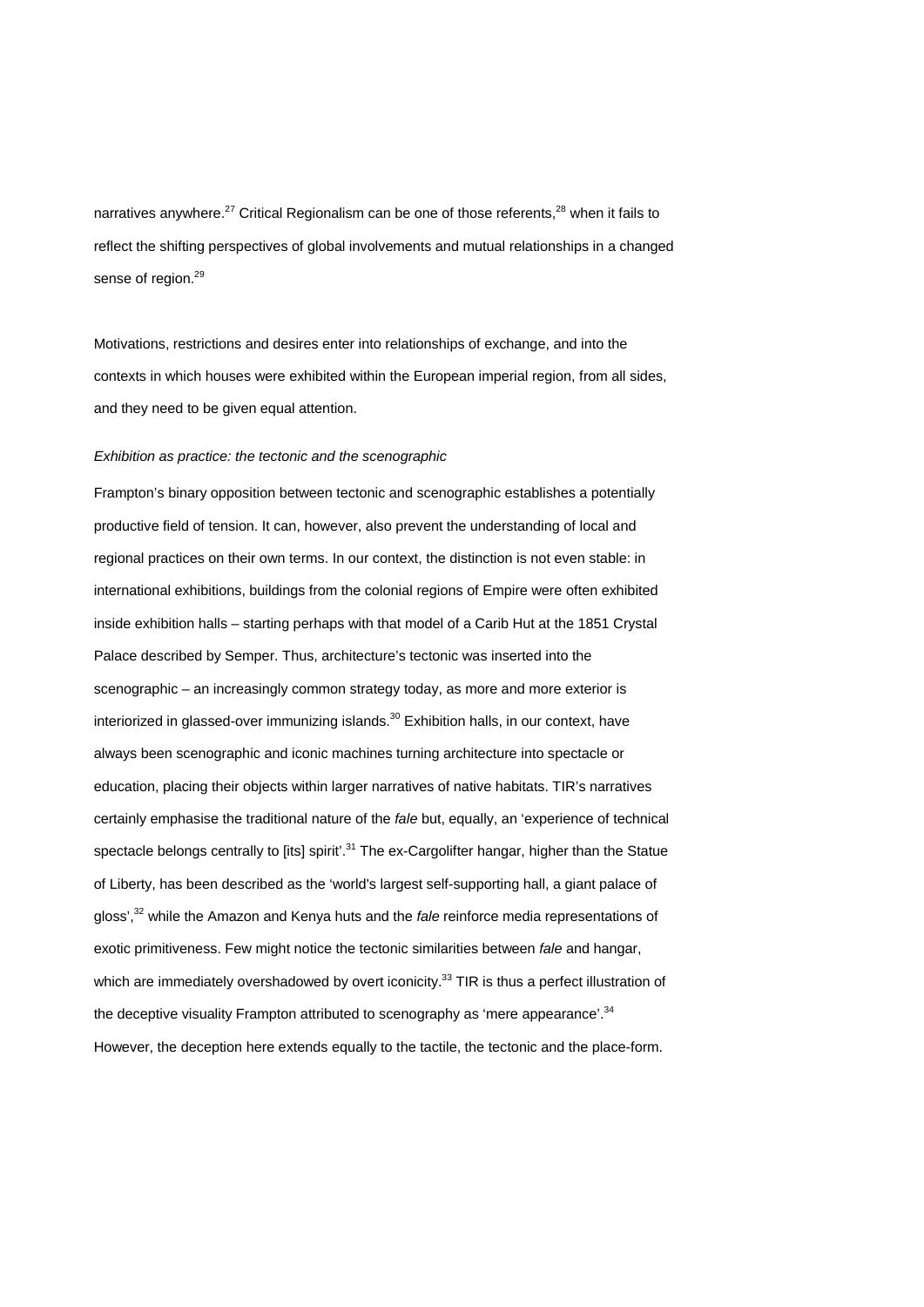In any event, Frampton's polemics against scenography had a historically specific target; there are other definitions. Ruth Padel, for instance, emphasises the connection of the *skēnē* with temporary dwelling, with things that are 'flimsy, but crucially important – for a while'. $35$ From a Samoan perspective, scenography is a useful concept, as it deals with the public visual display of important cultural objects, placing them in context and relationships. When their display in performance is narrated in *gafa*, the performers are made to (re)connect with each other – the scenographic has a performative function. Tamasese Lealofi II, standing in front of '*fale*' in a Zoological Garden, (also) positions himself in a different context from what the organisers and the visitors may imagine. Objects like the *fale* are then not proxies for people but create, together with the people, a space of performance – not as a spectacle on stage but as a regular part of life. In this space, appearance matters and decoration (*decorum*) is a contribution to the *vā* – the relational, in-between space that must be elaborated and made beautiful (*teu le vā*). In this context, even partial architectural elements, such as the *pola* installed on the temporary structures of the 1910 *Völkerschau*, could principally produce a temporal and relational space of appearance. If it was not enacted properly in Frankfurt or Berlin, then this was not due to the structures' lacking durability. Rather, it was caused by a lack of attention to all of their registers that turns objects into proxies for people, and dioramas into proxies for place. Then, the *skēnē* ceases to be a space of appearance and becomes a painted surface in the Western traditions, giving rise to representation alone. Critical Regionalism, with its emphasis on European architectures of durability, can only take limited account of temporal architectures and space. When it collapses relational, temporal and performative aspects into its "scenographic" category, it loses relevance for critique elsewhere. Critical Regionalism is then, like any other global theory producing totalising visions, 'likely to be at odds with the meanings which the inhabitants  $\ldots$  place on the buildings themselves<sup>'.36</sup>

A file documenting the entire 1940 Wellington Centennial Exhibition tells of some moving moments when New Zealand officials (some Māori) became peripherally but sympathetically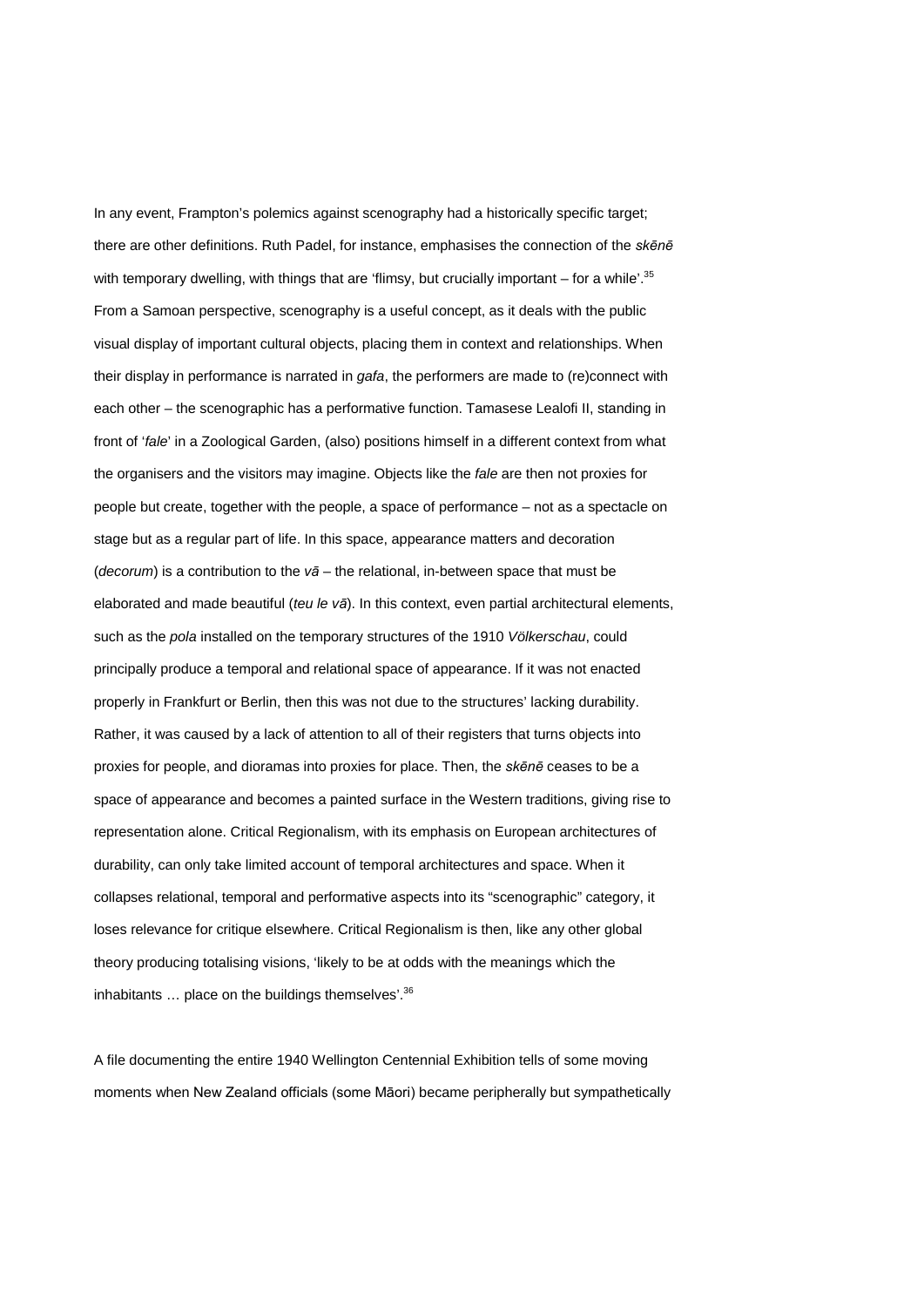involved in the Samoans' families' fates, and organised a programme of sight-seeing and entertainment for the Samoans before they returned to the 'Territory'. But there was a line that could not be crossed. When Fitisemanu used a high Samoan title as part of his name, he triggered a correspondence between Samoan Administration and Department of External Affairs in which 'the [bad] effect of popular adulation on Fitisemanu and other Samoans' became an issue. Fitisemanu was 'an extremely popular figure at the Exhibition, and to a very large extent' responsible for the exhibit's success. However, he had to be prevented 'from being carried away by the attention he [was] receiving'. $37$  Even though he was seen fit to lead the Samoan party, his participation in wider relational networks shaping and actualising identities was curtailed. Rodney Harrison observes that '[o]n the colonial peripheries, material culture forms a conduit for cross-cultural negotiation' and objects are not 'what they were made to be, but what they become in the process of creative recontextualisation'.<sup>38</sup> Their significance in social life is critically important. The invisible and non-negotiable line drawn by the colonial Secretaries reduced the Samoans' opportunities to re-author and re-contextualise the objects exhibited. This, in turn, limited their ability to activate a relational space, a region that would have allowed them to articulate a past, present and future 'here' through their spatial activities.

Such activities are also performances and connected with Judith Butler's notion of performativity: stylised repetitions of acts, which succeed due to the accumulated force of authority. In the space between cultures with different constraints and prescriptions, this force of authority is necessarily undetermined. Performativity and agency are difficult to assess. When "spontaneous" events occurred at Chicago 'wherever the villagers happened to be', and the latter 'became performers because of the spectators' perception that the private lives of the village residents were a part of the village display',<sup>39</sup> performance and performativity were articulated differently from how they would have been in Samoa. Nicky Gregson and Gillian Rose, who have examined notions of performance and performativity in the context of critical geography, argue that 'spaces too need to be thought of as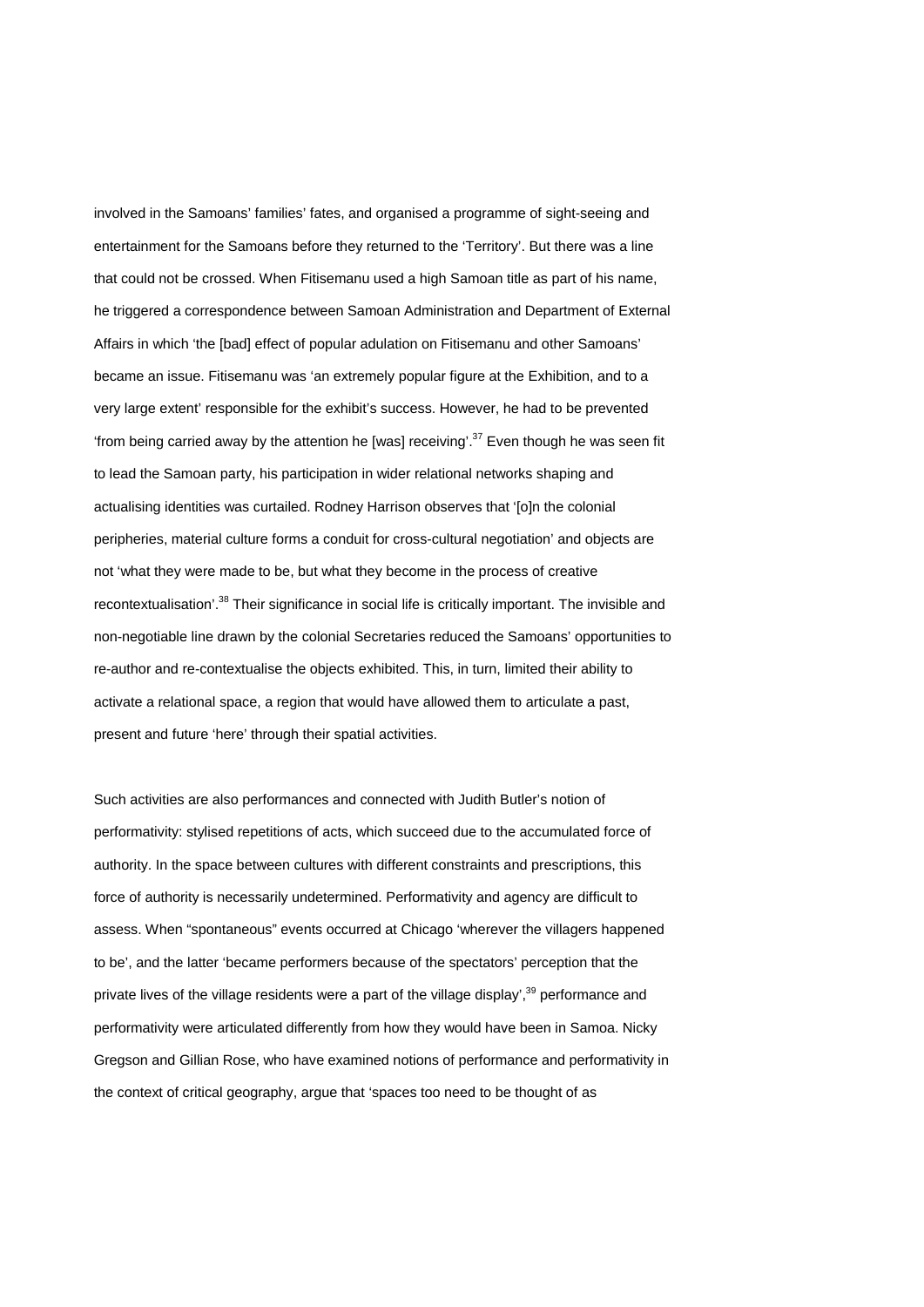performative, and […] more needs to be made of the complexity and instability of performances and performed spaces<sup>'40</sup> – particularly in cross cultural relational spaces, we would add.

#### *Conclusion: networks of connection*

The problem of asymmetrical knowledge is widespread. Duanfang Lu argues that multiple modernities and alternative spatial systems exist, which do not, or not in the same way, repudiate 'traditional restrictions and decoration'.<sup>41</sup> If Critical Regionalism is to have purchase beyond Europe, these must be engaged to revisit core architectural values, practices and institutions – in a project of producing 'entangled modernities', a 'space of entanglement' (Therborn) shared by different but inter-related knowledges and practices.

People and objects circulating between metropolitan and colonial nodes of regional networks of connection can then all be acknowledged as shaping relationships. When we hear those 'responsible for building particular cultures', architects amongst them, 'rather than imposing formulas upon them, we might come to understand better the richness of internal, local discourses in their full range and complexity'.42 It is an urgent task at this moment, as rival powers China and US insist on the Pacific region's geo-strategic importance to their national economy and security.<sup>43</sup> China has vastly expanded its sphere of influence throughout the Pacific, financing, for instance, the Government building in Apia, an eight-story structure with a *fale*-shaped roof on its top floor. Caught in the confrontation between super powers, 'existing nation-states' might turn to Critical Regionalism to form loose associations and 'act together in order to shift global balances of power'.<sup>44</sup> **Formatted:** Font: (Default) Cambria **Formatted:** Font: (Default) Cambria **Formatted:** Font: (Default) Cambria **Formatted:** Font: (Default) Cambria **Formatted:** Font: (Default) Cambria **Formatted:** Font: (Default) Cambria

A re-articulation of political aspects that Frampton edited out of Ricoeur might help understand such situations better. Ricoeur observed that postcolonial communities' struggle for independence involves the 'substitution of personality that the colonial era had given rise to'. There will probably always be questions about a pre-conquest 'profound personality' and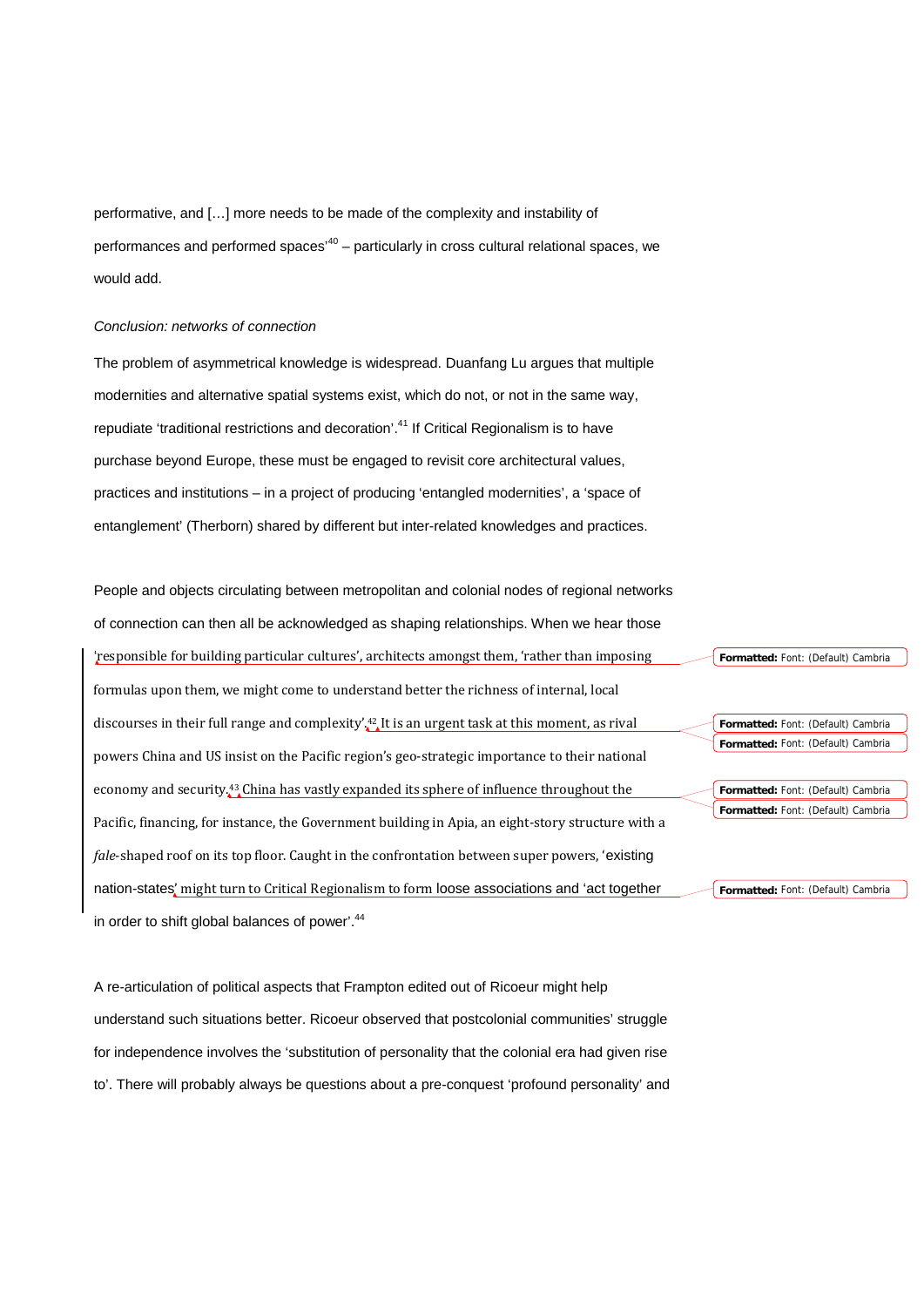a concern with its integrity, which will interact with global desires for authenticity in different ways. Ongoing transactions have already re-shaped European *and* Samoan perceptions, giving rise to a re-conceptualisation of existing, and the creation of new objects and performances for display in the Pacific and Europe. From this, new relationships and configurations arise. By opening up and extending the boundaries of region (geographically) and architecture (disciplinarily), for instance, temporality and relationality offer fruitful nodes for critical engagement.

More research is needed to get a sense of how, from a Samoan perspective, (post)colonial relationships translate into building practices and how, in the other direction, metropolitan practitioners operate in the peripheries of Empire. We know, for instance, that the production of *fale* for customers overseas has radically changed the *tufuga's* contracts.45 Research in this vein would help free research "anywhere" from an essentially European theoretical skeleton.<sup>46</sup> Finally, a radical symmetry of knowledge and interest would allow us not only to understand the travel of people and objects from already well-known European perspectives. Samoans' contributions to shared knowledge are likely to address what Europeans have overlooked for centuries. From this extended perspective, we can begin to understand how the *fale* that were brought to Europe are seen in and from Samoa (in and from the Pacific). Such mutually complementary understanding could give a new meaning to the expression 'global village'.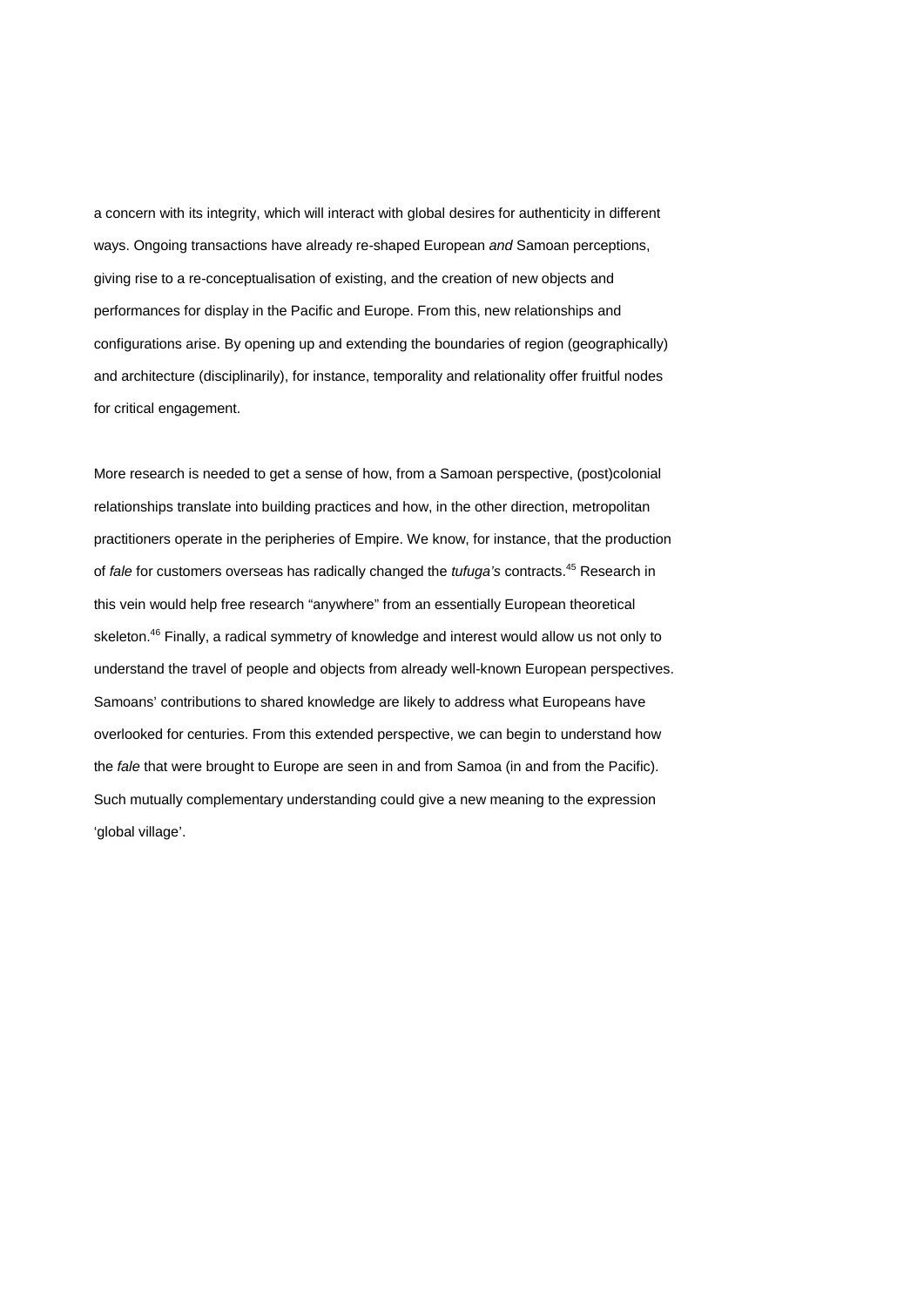## *References*

- Auerbach, Jeffrey. "Exhibitions and Empire," in *Empire Online*, (Adam Matthew Digital 2004), [http://www.empire.amdigital.co.uk.](http://www.empire.amdigital.co.uk/) downloaded 13/02/2012.
- Bennett, Tony. "Anthropological Assemblages: Producing Culture as a Surface of Government." Centre for Research on Socio-Cultural Change (CRESC), Faculty of Social Sciences, The Open University, 2008.
- Benveniste, Émile. *Indo-European Language and Society*. Translated by Elizabeth Palmer. London: Faber and Faber 1973.
- Bourdieu, Pierre. "Identity and Representation: Elements for a Critical Reflection on the Idea of Region." Chap. 10 In *Language and Symbolic Power*. 220-28. Cambridge, England: Polity Press, 1992.
- Buck, Te Rangi Hiroa. *Samoan Material Culture*. edited by Bulletin 75 Honolulu: Bernice P. Bishop Museum, 1949.
- Butler, Judith, and Gayatri Chakravorty Spivak. *Who Sings the Nation-State? Language, Politics, Belonging*. New York: Seagull Books, 2007.
- Chakrabarty, Dipesh. "In Defense of Provincializing Europe: A Response to Carola Dietze." *History and Theory* 47, no. 1 (2008): 85-96.
- ———. *Provincializing Europe: Postcolonial Thought and Historical Difference*. Princeton, NJ: Princeton Univ Pr, 2008.
- Cohen, Scott. "The Empire from the Street: Virginia Woolf, Wembley, and Imperial Monuments." *MFS Modern Fiction Studies* 50, no. 1 (2004): 85-109.
- Colquhoun, Alan. "The Concept of Regionalism." In *Postcolonial Space(S)*, edited by Gülsüm Baydar Nalbantoglu and Chong Tha Wong. 13-23. New York: Princeton Architectural Press, 1997.
- Crinson, Mark. "Singapore's Moment: Critical Regionalism, Its Colonial Roots and Profound Aftermath." *The Journal of Architecture* 13, no. 5 (2008): 585-605.

*Der Spiegel*, no. 44 (1985).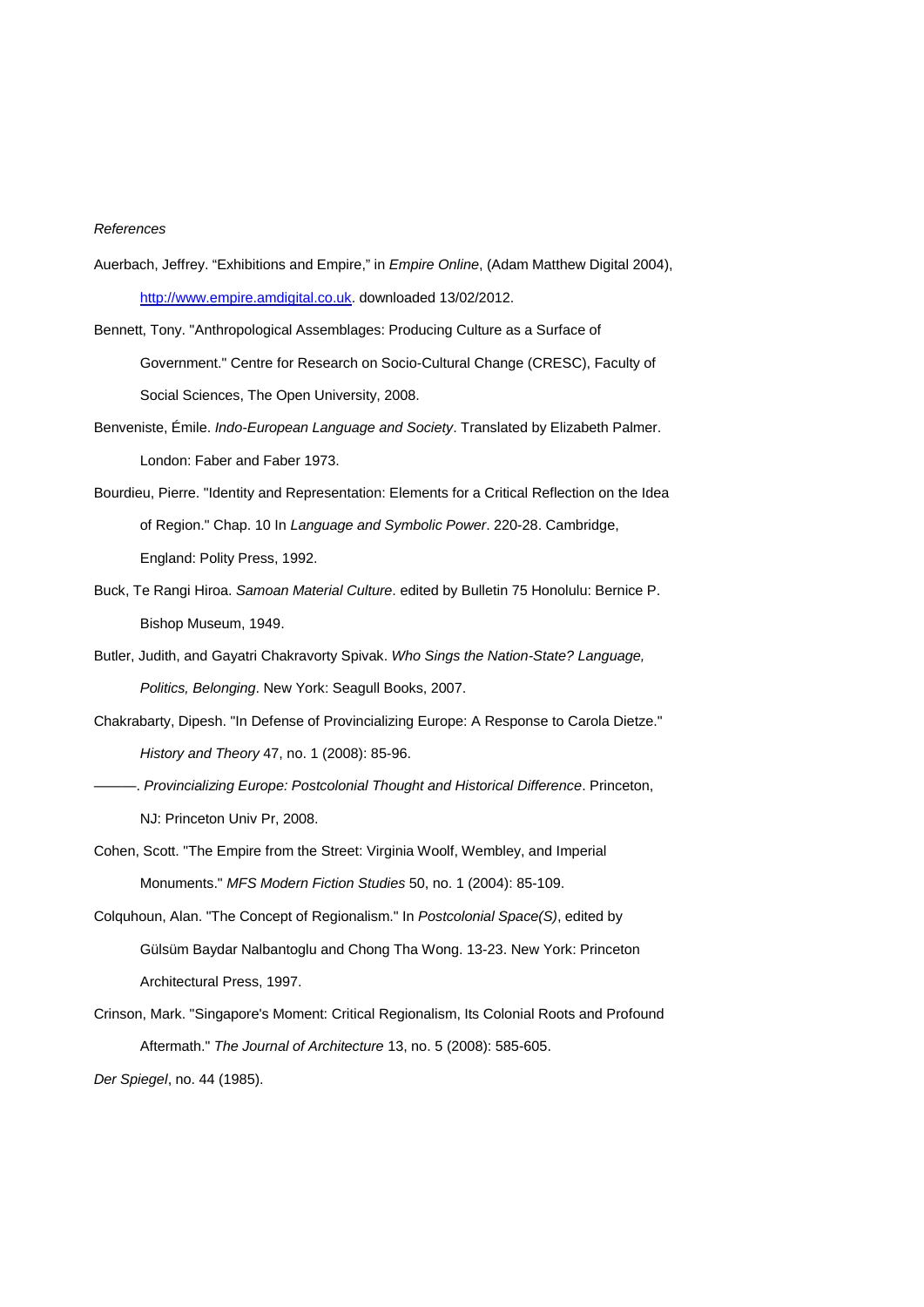- Dürbeck, Gabriele. "Samoa als inszeniertes Paradies: Völkerschauen um 1900 und die Tradition der populären Südseeliteratur." In *Die Schau des Fremden: Ausstellungskonzepte zwischen Kunst, Kommerz und Wissenschaft*, edited by Cordula Grewe. 68-94. Stuttgart: Steiner, 2006.
- Eames, Andrew. "Welcome to Germany's Pleasure Dome (21 May)." The Sunday Times, http://travel.timesonline.co.uk/article/0,,10290-2187529,00.html.
- Eggener, Keith L. "Placing Resistance: A Critique of Critical Regionalism." *Journal of Architectural Education (1984-)* 55, no. 4 (2002): 228-37.
- Engels-Schwarzpaul, A.-Chr. ""A Warm Grey Fabric Lined on the inside with the Most Lustrous and Colourful of Silks": Dreams of Airships and Tropical Islands." *The Journal of Architecture* 12, no. 5 (2007): 525-42.
- Engels-Schwarzpaul, A.-Chr., and Keri-Anne Wikitera. "Take Me Away … in Search of Original Dwelling." *Interstices - Journal of Architecture and Related Arts* 10 Adam's House in Paradise (2009): 42-54.
- Fana'afi, Aiono Le Tagaloa. "Bekenntnisse einer Fledermaus." In *Talofa! Samoa, Südsee – Ansichten und Einsichten*, edited by Gerda Kroeber-Wolf and Peter Mesenhöller. 164-81. Frankfurt: Museum für Völkerkunde, 1998.
- Frampton, Kenneth. "Towards a Critical Regionalism." In *Postmodern Culture*, edited by Hal Foster. 16-30. London: Pluto Press, 1989.
- Gregson, Nicky, and Gillian Rose. "Taking Butler Elsewhere: Performativities, Spatialities and Subjectivities." *Environment and Planning D: Society and Space* 18 (2000): 433- 52.
- Grewe, Cordula. "Between Art, Artifact and Attraction." In *Die Schau des Fremden: Ausstellungskonzepte zwischen Kunst, Kommerz und Wissenschaft*, edited by Cordula Grewe. 9-43. Stuttgart: Steiner, 2006.
- Harrison, Rodney. "Consuming Colonialism: Curio Dealers' Catalogues, Souvenir Objects and Indigenous Agency in Oceania." In *Unpacking the Collection - One World*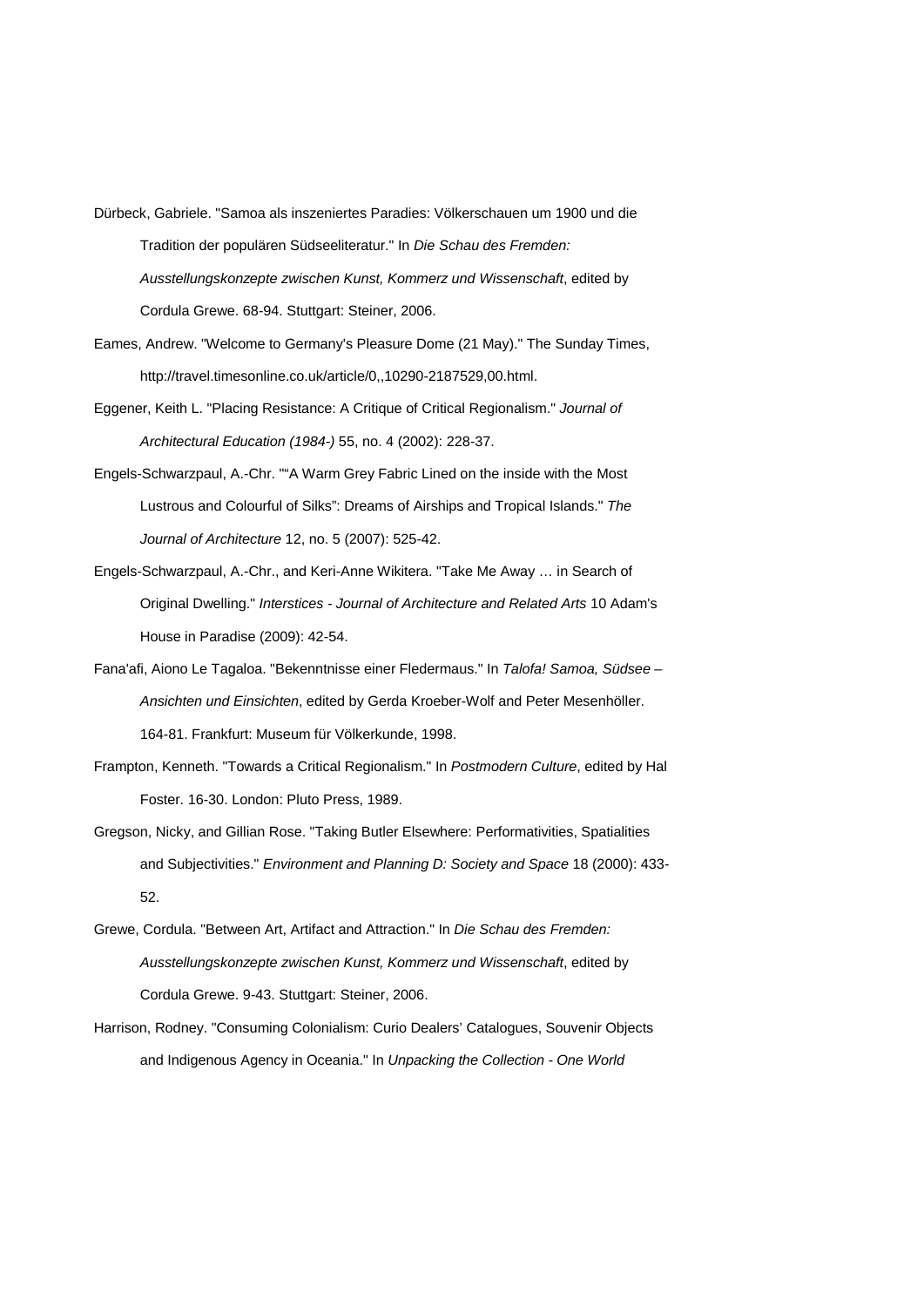*Archaeology*, edited by Sarah Byrne, Anne Clarke, Rodney Harrison and Robin Torrence. 55-82. Dordrecht: Springer, 2011.

IT EX 87/20 – Samoan Exhibits. British Empire Exhibition. Archives New Zealand, Wellington.

- IT 1 495 / EX 87/20/7 Exhibitions New Zealand Centennial Exhibition 1937-40 (part 1: 1937-39). Archives New Zealand, Wellington.
- Jacobs, Jane Margaret. *Edge of Empire: Postcolonialism and the City*. New York: Routledge, 1996.
- Johnston, Ewan C. "Representing the Pacific at International Exhibitions 1851-1940." PhD Thesis, University of Auckland, 1999.
- Krämer, Augustin. *The Samoa Islands*. Vol. 2 Material Culture, Honolulu: University of Hawaii Press, 1994.
- Laguardia, David. "Who Sings the Nation-State? [Review] Judith Butler and Gayatri Chakravorty Spivak, London–New York–Calcutta, Seagull Books, 2007." *Lectora*, no. 15 (2009): 349-53.
- Lilomaiava-Doktor, Sa'iliemanu. "Fa'a-Samoa and Population Movement from the inside Out: The Case of Salelologa, Savai'i." University of Hawai'i, 2005.
- Lu, Duanfang. "Architecture, Modernity, and Knowledge." *Fabrications* 19, no. 2 (2010): 144- 61.
- Maxwell, Anne. *Colonial Photography and Exhibitions: Representations of the Native and the Making of European Identities*. London: Continuum Intl Pub Group, 2000.
- Mesenhöller, Peter. "Ethnography Considers History: Some Examples from Samoa." In *Picturing Paradise: Colonial Photography of Samoa, 1875 to 1925*, edited by Casey Blanton. 40-48. Köln: Rautenstrauch-Joest-Museum für Völkerkunde, 1995.
- Moors, Harry.J. *Some Recollections of Early Samoa*. Apia, Samoa: Western Samoa Historical and Cultural Trust, 1986.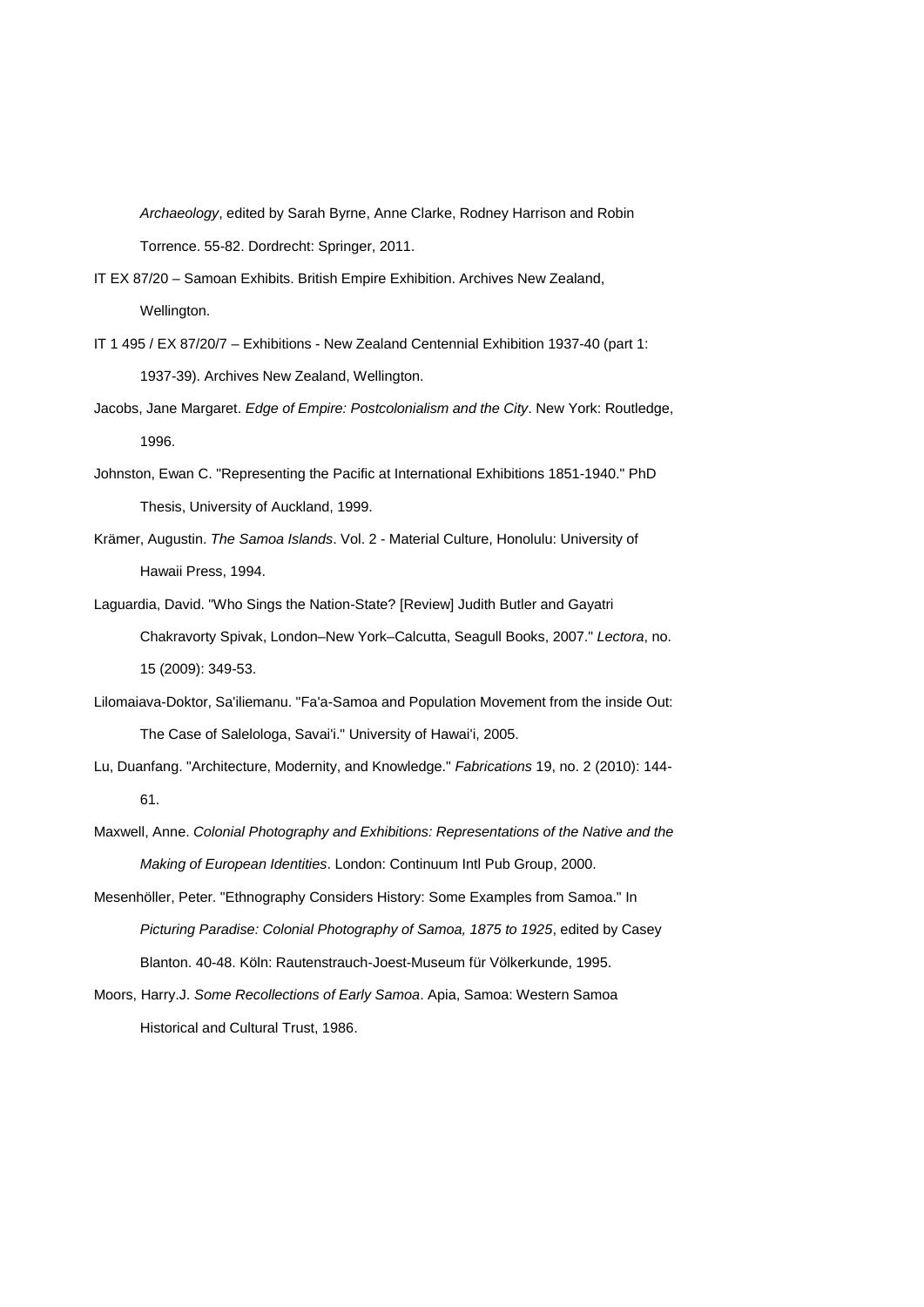- Padel, Ruth. "Making Space Speak." In *Nothing to Do with Dionysos? Athenian Drama in Its Social Context*, edited by John J. Winkler and Froma I. Zeitlin. 336-65. Princeton (NJ): Princeton University Press, 1990.
- Pollock, Sheldon, Homi K. Bhabha, Carol A. Breckenridge, and Dipesh Chakrabarty. "Cosmopolitanisms." *Public Culture* 12, no. 3 (2000): 577-89.
- Ricoeur, Paul. "Universal Civilization and National Cultures." In *In History and Truth*. 271-84. Evanston (Ill.): Northwestern University Press, 1992.
- Schneider, William. "Colonies at the 1900 World Fair." *History Today* 31, no. 5 (1981): 31- 36.
- Sloterdijk, Peter. *Im Weltinnenraum des Kapitals*. Frankfurt: Suhrkamp, 2005.
- Steffen-Schrade, Jutta. "Exkurs: Samoaner im Frankfurter Zoo." In *Talofa! Samoa, Südsee - Ansichten und Einsichten*, edited by Gerda Kroeber-Wolf and Peter Mesenhöller. 368-87. Frankfurt: Museum für Völkerkunde, 1998.
- Stevenson, Robert Louis. *A Footnote to History: Eight Years of Trouble in Samoa*. New York: Charles Scribner's Sons, 1895. Digitizing sponsor: Google; Book from the collections of: University of California.

http://www.archive.org/details/afootnotetohist02stevgoog.

- Tcherkézoff, Serge. *First Contacts in Polynesia-the Samoan Case (1722-1848): Western Misunderstandings About Sexuality and Divinity*. Canberra: Anu E Press, 2008.
- Tisdall, Simon. "China Syndrome Dictates Barack Obama's Asia-Pacific Strategy." In *The Guardian* (2012). http://www.guardian.co.uk/commentisfree/2012/jan/06/chinabarack-obama-defence-strategy.
- Tropical Island Management GmbH. "My Day in Paradise (2007)." Tropical Island Management GmbH, http://www.my-tropical-islands.com/paradies-e.htm.
- ———. "Samoa Fale. Open Houses for Living in the South Seas." Tropical Island Management GmbH, http://www.my-tropical-islands.com/village/samoa-fale-e.htm. -. "The Tropical Village." Tropical Island Management GmbH, http://www.my-tropical
	- islands.com/village/index-e.htm.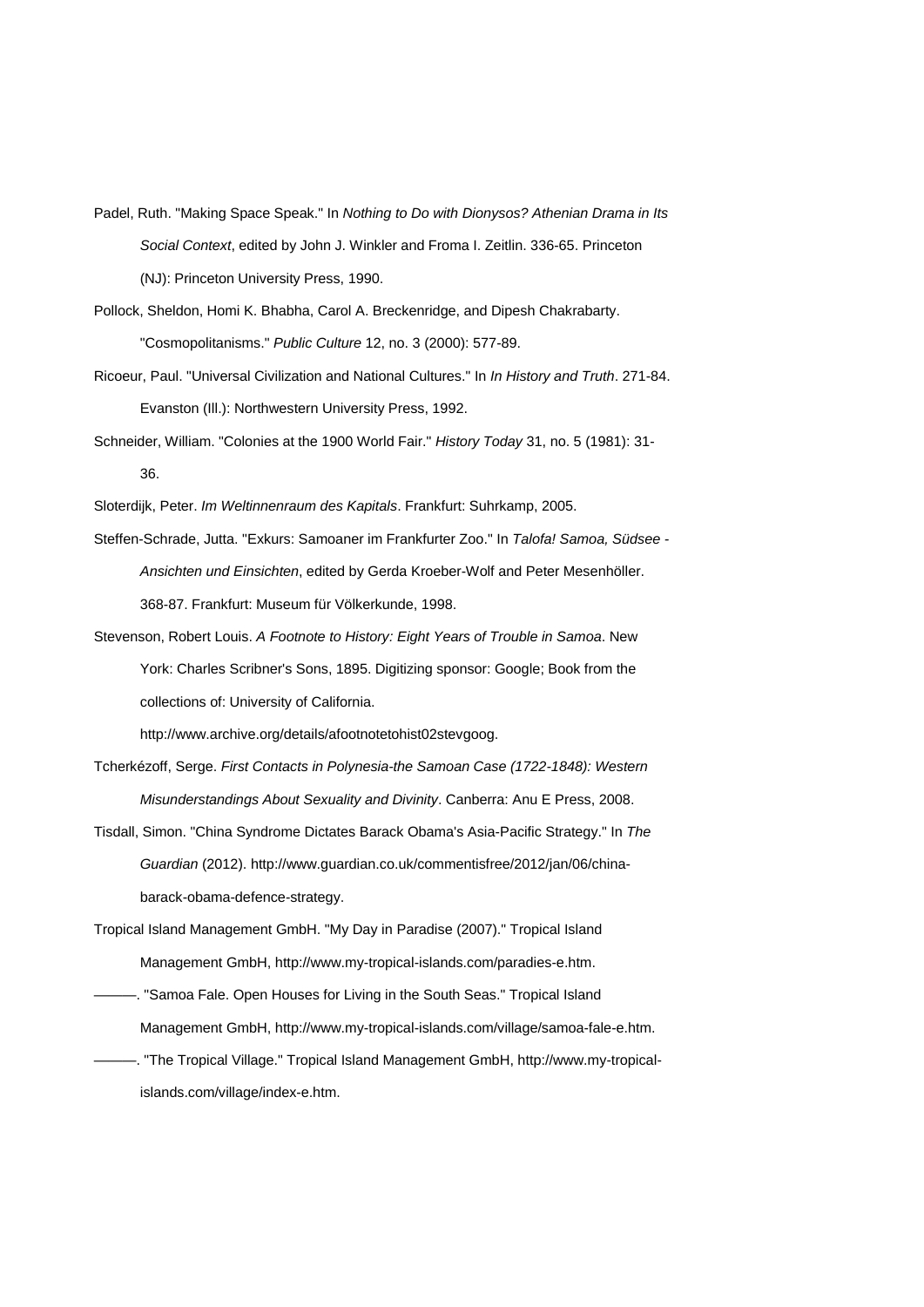# *Figures*



Figure 1: The New Zealand Pavilion at the 1924 British Empire Exhibition, flanked by Mataatua *wharenui* (left) and the *fale* from Mulinu'u (right). *Source*: Anonymous, Archives New Zealand.



Figure 2, left: - Framework of Samoan House sent to British Exhibition, Samoa 1924*. Source:* Handbook of Western Samoa, *1925.* Right: Charles Reed and "Mosooi", his 'halfcaste wife', with kava bowl in front of the *fale Samoa* at the 1924 British Empire Exhibition. *Source*: Anonymous, Archives New Zealand. Since the *fale* did not fit onto the allotted site at the exhibition, Reed severely reduced its size and the *fale* lost, in the process, its typical ridge (*taualuga*) and curved apses (*tala*).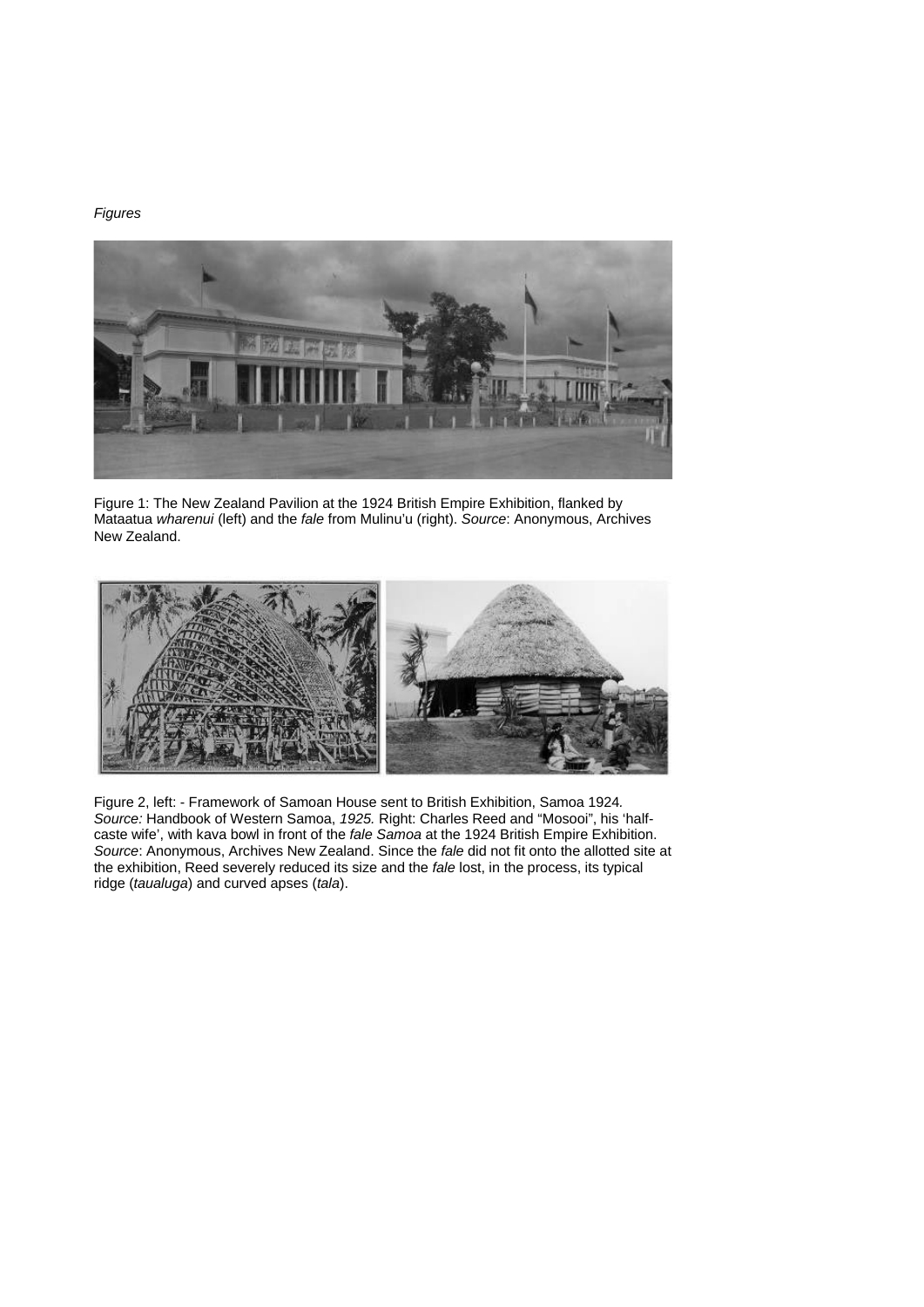### *Endnotes*

We gratefully acknowledge Benita Simati and Ross Jenner's support.

<sup>1</sup> Frampton rejected eclectically 'appropriated alien, exotic forms'. Frampton, Kenneth. "Towards a Critical Regionalism." In *Postmodern Culture*, edited by Hal Foster. 16-30. London: Pluto Press, 1989. 37.

<sup>2</sup> Robert Louis Stevenson, *A Footnote to History: Eight Years of Trouble in Samoa* (New York: Charles Scribner's Sons, 1895; repr., Digitizing sponsor: Google; Book from the collections of: University of California). 288. Cf. Meleisea, Malama. *Lagaga: A Short History* 

*of Western Samoa.* Suva: University of the South Pacific, 1987. 89-124.<br><sup>3</sup> The Samoan government refused to allow Samoans to travel with Moors. He therefore engaged mostly other Islanders. Harry J. Moors, *Some recollections of early Samoa* (Apia, Samoa: Western Samoa Historical and Cultural Trust, 1986). 106.

Smith quoted in Johnston, "Representing the Pacific," 114, 11. If, as was widely reported, one of the *fale* indeed belonged to Mata'afa, then his participation and expectations – of which there is no record – would be very relevant.<br><sup>5</sup> William Schneider, "Colonies at the 1900 World Fair," *History Today* 31, no. 5 (1981): 32.

The numbers of visitors are staggering: in Paris in 1900, a total of 50 million people visited,

Cordula Grewe, "Between Art, Artifact and Attraction," in *Die Schau des Fremden: Ausstellungskonzepte zwischen Kunst, Kommerz und Wissenschaft*, ed. Cordula Grewe (Stuttgart: Steiner, 2006), 22. – Morand passed his days 'in that Arab, Polynesian, negro town, which stretched from the Eiffel Tower to Passy, a quiet Paris hillside suddenly bearing upon its back all Africa, Asia …' Morand in Anne Maxwell, *Colonial Photography and Exhibitions: Representations of the Native and the Making of European Identities* (London:

Grewe, "Between Art, Artifact and Attraction," 21; Joseph Chailley-Bert in Schneider, "Colonies at the 1900 World Fair," 36.

<sup>8</sup> *Kleine Presse*, 28.6.1896, in Jutta Steffen-Schrade, "Exkurs: Samoaner im Frankfurter Zoo," in *Talofa! Samoa, Südsee - Ansichten und Einsichten*, ed. Gerda Kroeber-Wolf and Peter Mesenhöller (Frankfurt: Museum für Völkerkunde, 1998), 383.

Mesenhöller, "Ethnography Considers History: Some examples from Samoa," 44. <sup>10</sup> Memorandum Secretary, Administration of Western Samoa, for Secretary, External

Affairs, Wellington. 25.9.1923. IT EX 87/20.<br><sup>11</sup> Memorandum Secretary, Administration of Western Samoa, for Secretary, External Affairs, Wellington. 25.9.1923. IT 1 EX 87/20.<br><sup>12</sup> Memorandum Secretary, Department of External Affairs to Secretary, Samoan

Administration, 25.5.1923; Memorandum Secretary, External Affairs, for His Excellency,

Administrator of Western Samoa, 25.1.1923; both IT 1 EX 87/20.<br><sup>13</sup> Memorandum Secretary, Administration of Western Samoa, for Secretary, External<br>Affairs. Wellington. 25.9.1923. IT 1 EX 87/20.

Affairs, Wellington. 25.9.1923. IT 12.9.1923.<br><sup>14</sup> 'Without a Single Nail! Building a Samoan "Fale" at Wembley' by Steven Spurrier, in *The Illustrated London News* (May 24, 1924, 933).

<sup>15</sup> Scott Cohen, "The Empire from the Street: Virginia Woolf, Wembley, and Imperial Monuments," *MFS Modern Fiction Studies* 50, no. 1 (2004): 85, 88. 'To visit the Exhibition is

<sup>16</sup> 13.5.1939. IT 1 495 / EX 87/20/7; Assistant Secretary to Secretary, Samoan Administration. 1 August. 1938. IT 1 495 / EX 87/20/7.

 $\frac{7}{7}$  For a Samoan response to these stereotypes, see Fana'afi, Aiono Le Tagaloa.

"Bekenntnisse einer Fledermaus." In *Talofa!*, ed. Kroeber-Wolf and Mesenhöller. 164-81. – For further details of Tropical Islands Resort, see A.-Chr. Engels-Schwarzpaul, "A warm grey fabric lined on the inside with the most lustrous and colourful of silks": Dreams of airships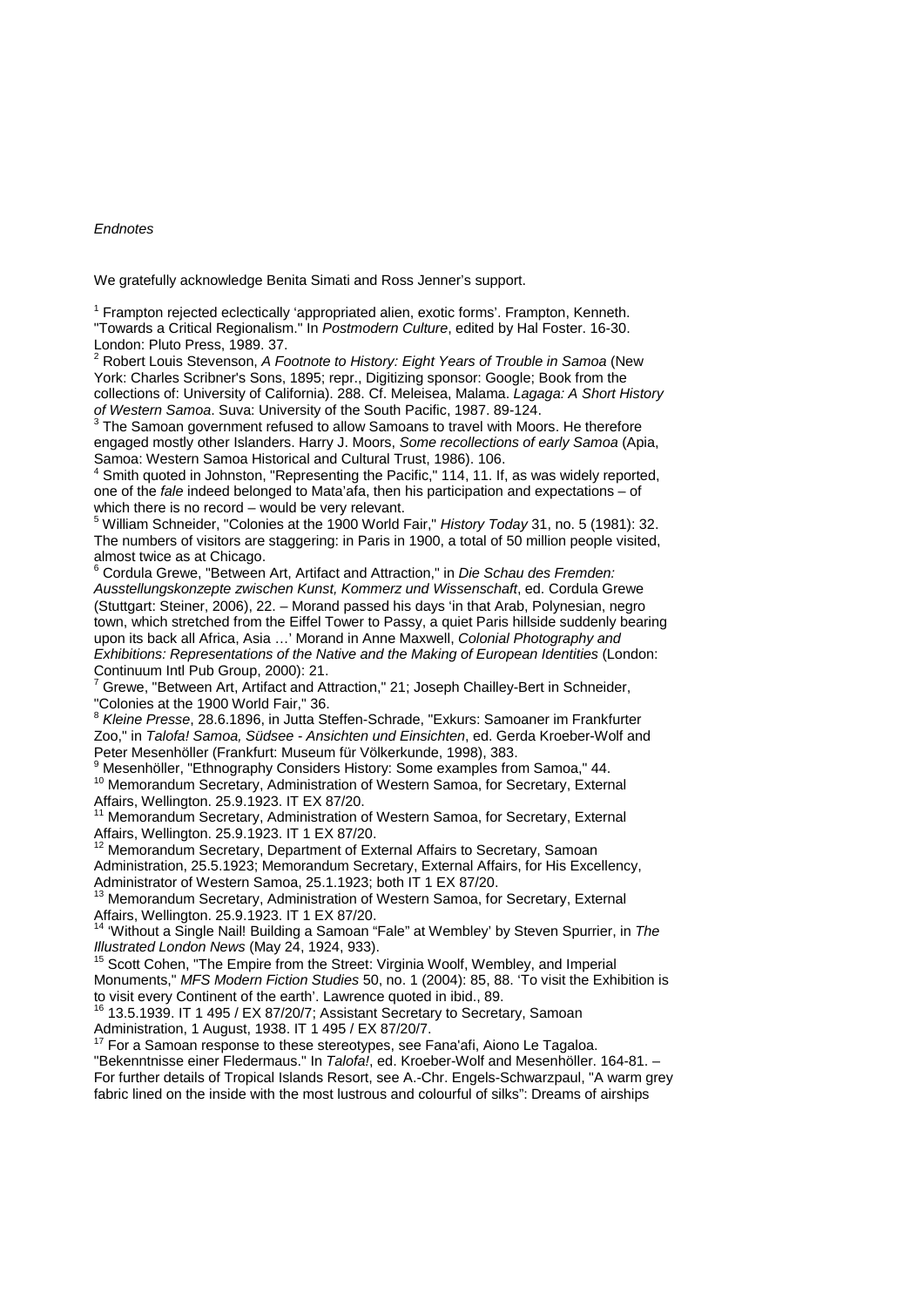and tropical islands," *The Journal of Architecture* 12, no. 5 (2007); A.-Chr. Engels-Schwarzpaul and Keri-Anne Wikitera, "Take me away ... In search of original dwelling,"<br>Interstices - Journal of Architecture and Related Arts 10 Adam's House in Paradise (2009).  $^{18}$  Grewe, "Between Art, Artifact and Attraction," 10-11.<br> $^{19}$  The genealogy is unmistakeable: Dürbeck argues that current tourism still profits from the

dualistic stereotypes of the Pacific in the *Völkerschauen*. Gabriele Dürbeck, "Samoa als inszeniertes Paradies: Völkerschauen um 1900 und die Tradition der populären Südseeliteratur," in *Die Schau des Fremden,* ed. Cordula Grewe (Stuttgart: Steiner, 2006), 94. – TIR's *Tropical Village* includes 'authentic houses from 6 tropical regions of the world', 'constructed on site at *Tropical Islands* by craftsmen from their respective home countries'. — Tropical Island Management GmbH, "The Tropical Village," http://www.my-tropical-

<sup>20</sup> Keith L. Eggener, "Placing Resistance: A Critique of Critical Regionalism," *Journal of Architectural Education (1984-)* 55, no. 4 (2002): 234. 'Critical Regionalism' refers to Frampton's ideas as developed in Western architectural discourses. A focus on European concepts tends to diminish their relevance to extra-European contexts (see Alan Colquhoun, "The Concept of Regionalism." In *Postcolonial Space(s)*, edited by Gülsüm Baydar <sup>21</sup> 'The fight against colonial powers and the struggles for liberation were, to be sure, only to be carried through by laying claim to a separate personality: for these struggles were not only incited by economic exploitation but more fundamentally by the substitution of personality that the colonial era had given rise to. Hence it was first necessary to unearth a country's profound personality and to replant it in its past in order to nurture national revendication.' Paul Ricoeur, "Universal Civilization and National Cultures," in *History and* 

<sup>22</sup> See Mark Crinson, "Singapore's moment: critical regionalism, its colonial roots and profound aftermath," *The Journal of Architecture* 13, no. 5 (2008): 588. *Provincializing Europe* has affinity with Stevenson's notion of interparochial differences which imply, despite their limiting self-interest, plural ways of understanding. See Dipesh Chakrabarty, *Provincializing Europe: Postcolonial thought and historical difference* (Princeton, NJ: Princeton Univ Pr, 2008). 96.

<sup>23</sup> *Regere fines* means the tracing of 'limits by straight line', the 'delimitation of the interior and the exterior' by an authority 'invested with the highest powers'. Émile Benveniste, *Indo-European language and society*, trans. Elizabeth Palmer (London: Faber and Faber 1973). 311.<br><sup>24</sup> Der Spiegel, no.44 (1985), 228.

<sup>25</sup> German Protectorate from 1900; annexed by New Zealand in 1914; mandated to New

Zealand by the League of Nations from 1920 to 1962.<br><sup>26</sup> Dipesh Chakrabarty, "In Defense of Provincializing Europe: A Response to Carola Dietze," *History and Theory* 47, no. 1 (2008): 86. A 'certain version of "Europe," … continues to dominate the discourse of history ... In other words, the global condition for the production of history had this element of inequality about it' (86-7).

<sup>27</sup> Chakrabarty, *Provincializing Europe,* 6, 28. This would interrupt the sequence 'first in the West, and then elsewhere' (6). The inequality in the production of history has an equivalent in the production of regions: what 'lies beyond the center is by definition peripheral. No matter how vital, the peripheral is other than, deviant from, and lesser than the center'. Eggener, "Placing Resistance," 232.

<sup>28</sup> Eggener, "Placing Resistance," 228. Jacobs, who attempts also to present the views of 'those marked as Other', expands colonized peoples' repertoire of available attitudes – yet this repertoire still appears strangely bound to Chakrabarty's 'silent referents'. Jane Margaret Jacobs, Edge of empire: postcolonialism and the city, (New York: Routledge, 1996). Jacobs, *Edge of empire: postcolonialism and the city*, (New York: Routledge, 1996). <sup>29</sup> Gayatri Spivak's use of Critical Regionalism points at the political implications of

regionalism's going 'under and over nationalisms' to re-invent the state beyond the nation

**Formatted:** Font: (Default) Cambria **Formatted:** Font: (Default) Cambria